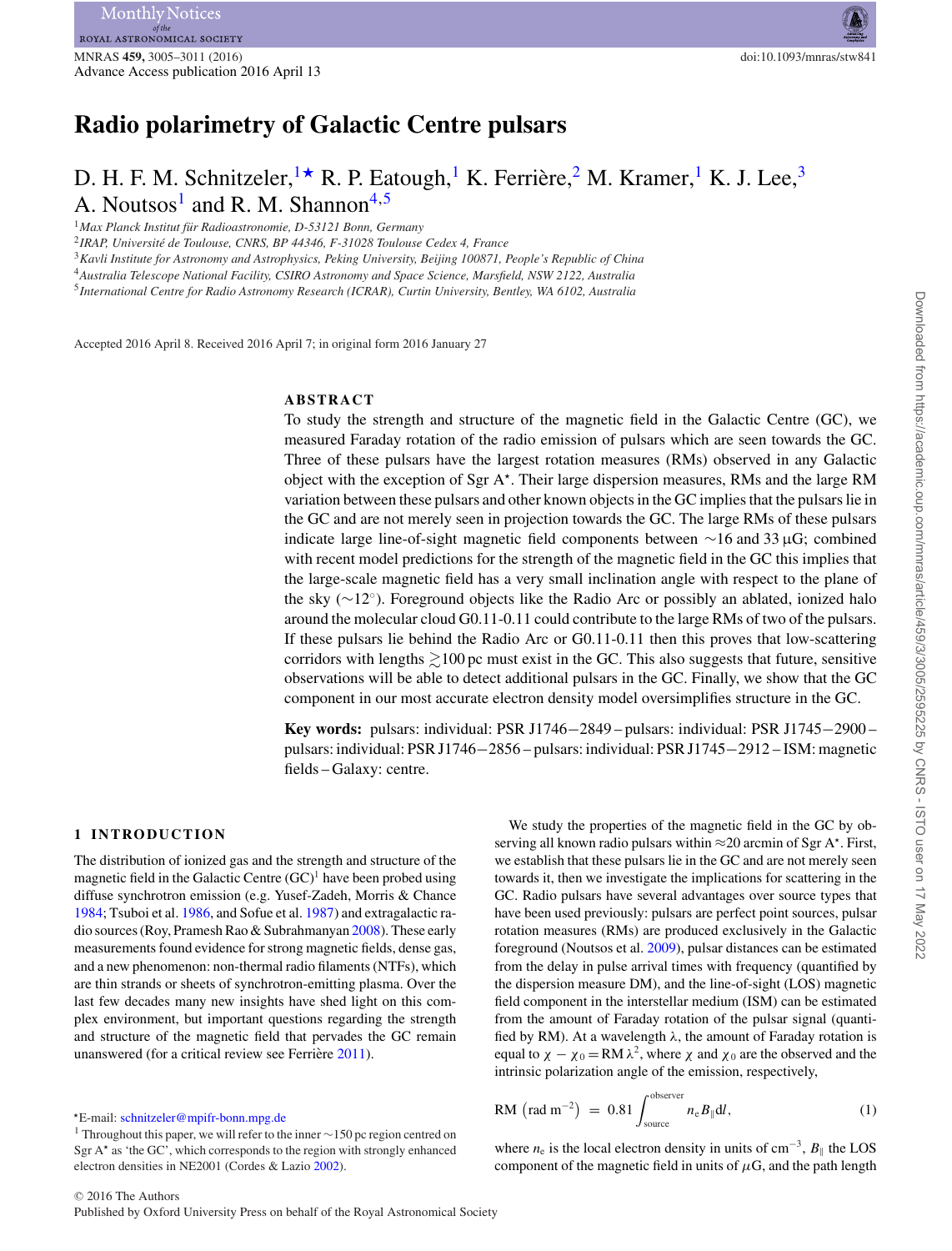<span id="page-1-0"></span>

**Figure 1.** Pulse profiles of the target pulsars, showing Stokes *I* (black), *Q* (red) and *U* (green) after correcting for Faraday rotation using the RMs from Table [1,](#page-2-0) and *V* (blue). The Stokes *I* profile also shows  $1\sigma$  errors.

*l* is measured in parsec. If the LOS component of the magnetic field points towards us  $B_{\parallel}$  is positive, RM increases, and the plane of polarization is rotated counterclockwise. The dispersion measure DM is defined as

$$
DM (cm^{-3} pc) = \int_{\text{source}}^{\text{observer}} n_{\text{e}} dl , \qquad (2)
$$

and the emission measure EM  $\text{ (cm}^{-6} \text{ pc)} = \int_{\text{source}}^{\text{observer}} n_e^2 \text{ d}l$ . The pulsars in our sample have been discovered by Johnston et al. [\(2006\)](#page-5-4) and Deneva, Cordes & Lazio [\(2009\)](#page-5-5) and include also the recently discovered magnetar PSR J1745−2900 which is known to lie close to Sgr A*-*(Eatough et al. [2013;](#page-5-6) Kennea et al. [2013;](#page-5-7) Mori et al. [2013;](#page-5-8) Shannon & Johnston [2013\)](#page-5-9).

This paper is structured as follows: in Section 2, we describe the observations and their calibration, and in Section 3 we interpret our results in terms of the structure of the magnetized ISM in the GC. In Section 4, we summarize our results. We will adopt a distance of 8.3 kpc to the GC (Reid et al. [2014\)](#page-5-10); at this distance 1 arcmin on the sky corresponds to a distance of 2.4 parsec.

#### **2 OB SE RVAT IO N S**

The targets were observed with the Australia Telescope Compact Array (ATCA) in the 6A configuration between the 20th and the 22nd of April, and on the 6th of May 2015. These observations cover the frequency range between 4.473 and 6.525 GHz with 513 channels that are 4 MHz wide. PSR J1745−2900 was observed for 2.6 h in total, other targets were observed for 5.1 h each. Because of telescope maintenance all six antennas were only available on the final observing run. On the first three observing runs only 4, 5, and 4 antennas, respectively, were available. We calibrated the data

using the MIRIAD software package (Sault, Teuben & Wright [1995\)](#page-5-11): PKS 1934−638 was used to determine the bandpass and absolute flux scale, and PKS 1814−254 (9◦ from the targets) was observed approximately every 18 min to calibrate the complex gains and polarization leakages. We then transferred the calibration solutions to the target pulsars, and flagged radio frequency interference. PKS 1814−254 rises after the target pulsars; therefore, the calibration solution from PKS 1814−254 was copied to the first observation of each target without extrapolation over time. In our analysis, we excluded the two shortest baselines.

Often the pulsar positions listed in the discovery papers had much larger errors than the size of the synthesized beam of our observations ( $\approx$ 4 arcsec  $\times$  1.5 arcsec), and we had to search maps of the primary beam to identify the pulsars. We removed a baseline level, calculated from off-pulse bins, before combining the real parts of the visibilities of the four observing runs using the noise variance in Stokes *V* as weights. Noise-weighted pulse profiles are shown in Fig. [1,](#page-1-0) and Table [1](#page-2-0) lists the pulsars that we detected with the ATCA, their updated coordinates, and the peak total intensity. Positions were determined after summing the two brightest phase bins from the data collected in 2015 May.

The pulsars listed in Table [1](#page-2-0) are bright enough that we could detect them in our most sensitive observing run. We were not able to detect PSR J1746−2850, even after concatenating visibilities – across all possible pulse phase bin combinations – from our two most sensitive observing runs,<sup>2</sup> giving a  $6\sigma$  limit on the peak flux density of 0.49 mJy. This non-detection implies that the flux density

 $2^2$  The ATCA depends on pulsar ephemerides to generate pulse profiles; it is not possible to record baseband or pulsar search data. Although we used the most recent available ephemerides, the non-detection of PSR J1746−2850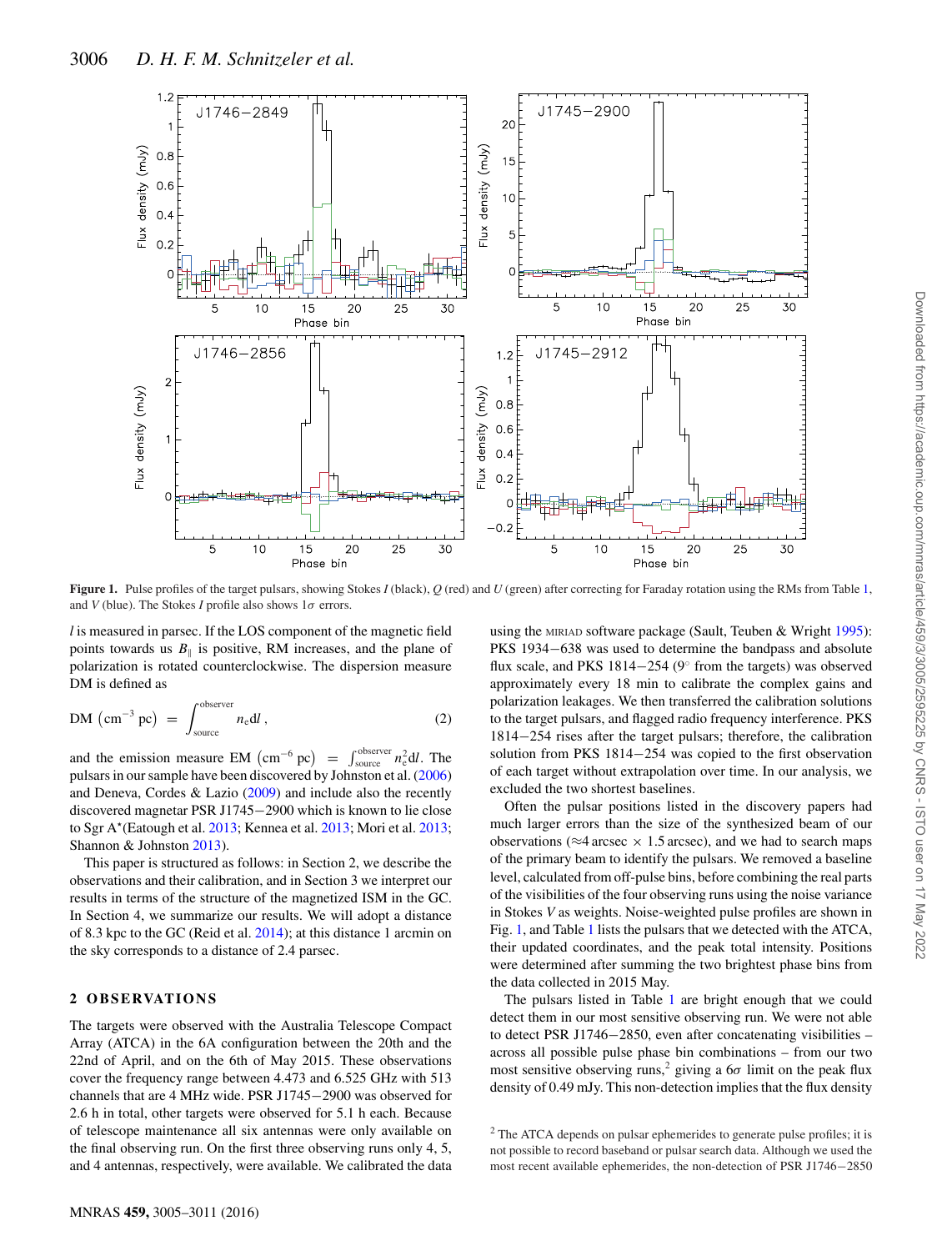<span id="page-2-0"></span>Table 1. Properties of the pulsars that we detected: Coordinates (Equatorial and Galactic), DM, Stokes *I* flux density of the brightest phase bin, polarized flux density and intrinsic polarization angle at 5.5 GHz ( $\chi_0 = 0^\circ$  towards the west and increases counter-clockwise), flux spectral index  $\alpha$ , and RM. For comparison, the Galactic coordinates of Sgr A<sup>+</sup> are gl, gb = −0.<sup>o.</sup>056, −0.<sup>046</sup> (Reid et al. [1999\)](#page-5-12).  $\chi^2$  lists the value of the chi-square statistic for four degrees of freedom, while 'S/N' indicates the signal/noise level of a 1D Gaussian random variable which produces the same probability.

|                             | $J1746 - 2849$                                              | $J1745 - 2900$                              | $J1746 - 2856$                                 | $J1745 - 2912$                                 |
|-----------------------------|-------------------------------------------------------------|---------------------------------------------|------------------------------------------------|------------------------------------------------|
| RA(2000)                    | $17^{\rm h}46^{\rm m}03\overset{\rm s}{\smash{\sim}}355(8)$ | $17^{\rm h}45^{\rm m}40^{\rm s}.16^{\rm b}$ | $17^{\rm h}46^{\rm m}49\rlap{.}^{\rm s}856(3)$ | $17^{\rm h}45^{\rm m}47\rlap{.}^{\rm s}830(8)$ |
| Dec.(2000)                  | $-28^{\circ}50'13''\cdot56(23)$                             | $-29^{\circ}00'29''32^b$                    | $-28^{\circ}56'59''23(10)$                     | $-29^{\circ}12'30''77(23)$                     |
| gl                          | 0.134                                                       | $-0.056$                                    | 0:126                                          | $-0.212$                                       |
| gb                          | $-0.030$                                                    | $-0.047$                                    | $-0.233$                                       | $-0.175$                                       |
| DM $(cm^{-3}pc)^a$          | 1456 (D09)                                                  | 1778 (E13)                                  | 1168 (J06)                                     | 1130 (J06)                                     |
| $I$ (mJy)                   | 1.16(7)                                                     | 23.08(17)                                   | 2.68(6)                                        | 1.30(5)                                        |
| $PI_{5.5}$ (mJy)            | 0.48(6)                                                     | 5.92(17)                                    | 0.54(4)                                        | 0.22(3)                                        |
| $X_{0, 5.5}$ (°)            | 46.3(35)                                                    | 42.5(8)                                     | 37.3(22)                                       | $-84.3(39)$                                    |
| $\alpha$                    | $-0.48(116)$                                                | 1.34(28)                                    | $-2.18(74)$                                    | $-3.58(140)$                                   |
| $RM$ (rad m <sup>-2</sup> ) | 10104(101)                                                  | $-66080(24)$                                | 13 253(53)                                     | $-535(107)$                                    |
| $\chi_4^2$ ('S/N')          | 64(7)                                                       | 779 (> 10)                                  | 166 (> 10)                                     | 54 (6)                                         |

*<sup>a</sup>*DM values were taken from Johnston et al. [\(2006,](#page-5-4) 'J06'), Deneva et al. [\(2009,](#page-5-5) 'D09'), and Eatough et al. [\(2013,](#page-5-6) 'E13'). <sup>*b*</sup>Coordinates from Shannon & Johnston [\(2013\)](#page-5-9).

of this source has decreased by at least a factor of 30 since it was discovered by Deneva et al. Radio magnetars are known to exhibit large variations in flux density (e.g. Lazaridis et al. [2008\)](#page-5-13); if PSR J1746−2850 shares characteristics with radio magnetars, as was proposed by Deneva et al., then this could explain our non-detection. Monitoring observations might be able to detect this source in case it brightens again in the future. We excluded PSR J1745−2910 from our analysis because of its poorly constrained position and pulse period.

We determined the polarization properties of the pulsars using a new maximum-likelihood-based method that we developed, which we describe in a forthcoming paper (Schnitzeler et al., in preparation). In our method, the pulsar is characterized by its polarized flux density and intrinsic polarization angle at 5.5 GHz, its flux spectral index  $\alpha$  ( $S_v \propto v^{\alpha}$ ) and RM, plus, we allow the noise variances to be off by a scale factor *η*. Assuming that the differences between the measurements of Stokes *Q* and *U* and the model are described by Gaussian random variables and that the  $N_{ch}$  frequency channels are independent, we maximize the log likelihood over the parameter space. We search for RMs out to  $\pm 4 \times 10^5$  rad m<sup>-2</sup>, the equivalent of the 'maximum RM' from Brentjens & de Bruyn [\(2005\)](#page-5-14) in RM synthesis,<sup>3</sup> and  $\alpha$  between  $-6$  and 2, which covers all pulsar spectral indices that were determined by Lorimer et al. [\(1995\)](#page-5-15) and Bates, Lorimer & Verbiest  $(2013)$ . The difference between the maximum log likelihood and the log likelihood in the absence of any signal follows a chi square distribution (Wilks [1938\)](#page-6-3) with in our case four degrees of freedom; this enables us to quantify the detection probability of each pulsar. The 68 per cent confidence limits for the pulsar parameters are based on the region where the log likelihood has decreased by 0.5 (e.g. Avni [1976\)](#page-5-17).

Fig. [2](#page-3-0) shows measured and modelled frequency spectra for the target pulsars, and our maximum likelihood estimates of the polarization properties of each pulsar are listed in Table [1.](#page-2-0) Fig. [3](#page-3-1) shows the positions of the pulsars relative to other features in the GC. Scintillation of PSR J1745−2900 leads to a systematic and statistically significant variation between the amplitudes of the observed and modelled spectra across the frequency band. To increase the signal strength in our maximum likelihood estimation, we summed the polarization vectors of the brightest two phase bins in the pulse profile of PSR J1746−2856 and PSR J1746−2849, while for PSR J1745−2912 we summed the brightest four phase bins. If the intrinsic polarization angle  $\chi_0$  changes across the pulse profile, this leads to depolarization if the polarization vectors of different phase bins are added. To mitigate this effect, we added a phase gradient to the polarization vectors of the different phase bins before summing the bins. We varied the gradient between 0◦/bin and 180◦/bin, and used the gradient which produced the strongest polarized signal. The largest phase gradient is 29◦/bin.

### **3 DISCUSSION**

The large DMs suggest that all target pulsars lie within  $\approx$ 150 pc of Sgr A*-* (based on the free electron density models NE2001 and NE2001thick; Cordes & Lazio [2002;](#page-5-2) Schnitzeler [2012\)](#page-5-19), within the Central Molecular Zone and the footprint of the GC Lobe (Sofue & Handa [1984\)](#page-6-4). Johnston et al. [\(2006\)](#page-5-4) and Deneva et al. [\(2009\)](#page-5-5) noticed that the pulse broadening times of the pulsars in our sample are much shorter than predicted by these electron density models. The absence of strong scattering does not preclude these pulsars from being in the GC: as shown by Lazio et al. [\(1999\)](#page-5-20), Bower, Backer & Sramek [\(2001\)](#page-5-21), and Roy [\(2013\)](#page-5-22), the observed scattering sizes of extragalactic sources within ≈1◦ of Sgr A*-* can be more than an order of magnitude smaller than predicted by NE2001. PSRs J1746−2856 and J1746−2849 have the largest RMs measured for any object in the Milky Way beyond 0.1 pc of Sgr A*-* (Bower et al. [2003;](#page-5-23) Marrone et al. [2007;](#page-5-24) Eatough et al. [2013\)](#page-5-6); out of all known pulsars only PSR J1745−2900 has a larger RM. All NTFs have smaller RMs, and the RMs of almost all extragalactic sources seen towards the GC are an order of magnitude smaller.

To calculate pulsar distances, NE2001 assumes a smoothly varying distribution for *n*<sup>e</sup> which peaks at 10 cm−3. However, there is evidence for large  $n_e$  variations in the GC. Electron densities of several hundred cm−<sup>3</sup> have been measured with the *KAO*, VLA, and the *ISO* satellite (Colgan et al. [1996;](#page-5-25) Lang, Goss & Morris

could also indicate that the ephemeris for this pulsar was no longer accurate enough to fold the data correctly.

<sup>&</sup>lt;sup>3</sup> Introducing  $\delta \lambda^2$  for the channel width in units of wavelength squared, the 'maximum RM' satisfies the equation  $RM_{max}\delta\lambda^2 \approx \sqrt{3}$ , even though RM synthesis assumes that for all frequency channels  $RM\delta\lambda^2 \ll 1$  (both expressions are from Brentjens & de Bruyn [2005\)](#page-5-14). The difference between the exact formalism by Schnitzeler & Lee  $(2015)$  and the formalism by Brentjens & de Bruyn [\(2005\)](#page-5-14) is small for our observing setup and the RM range that we chose.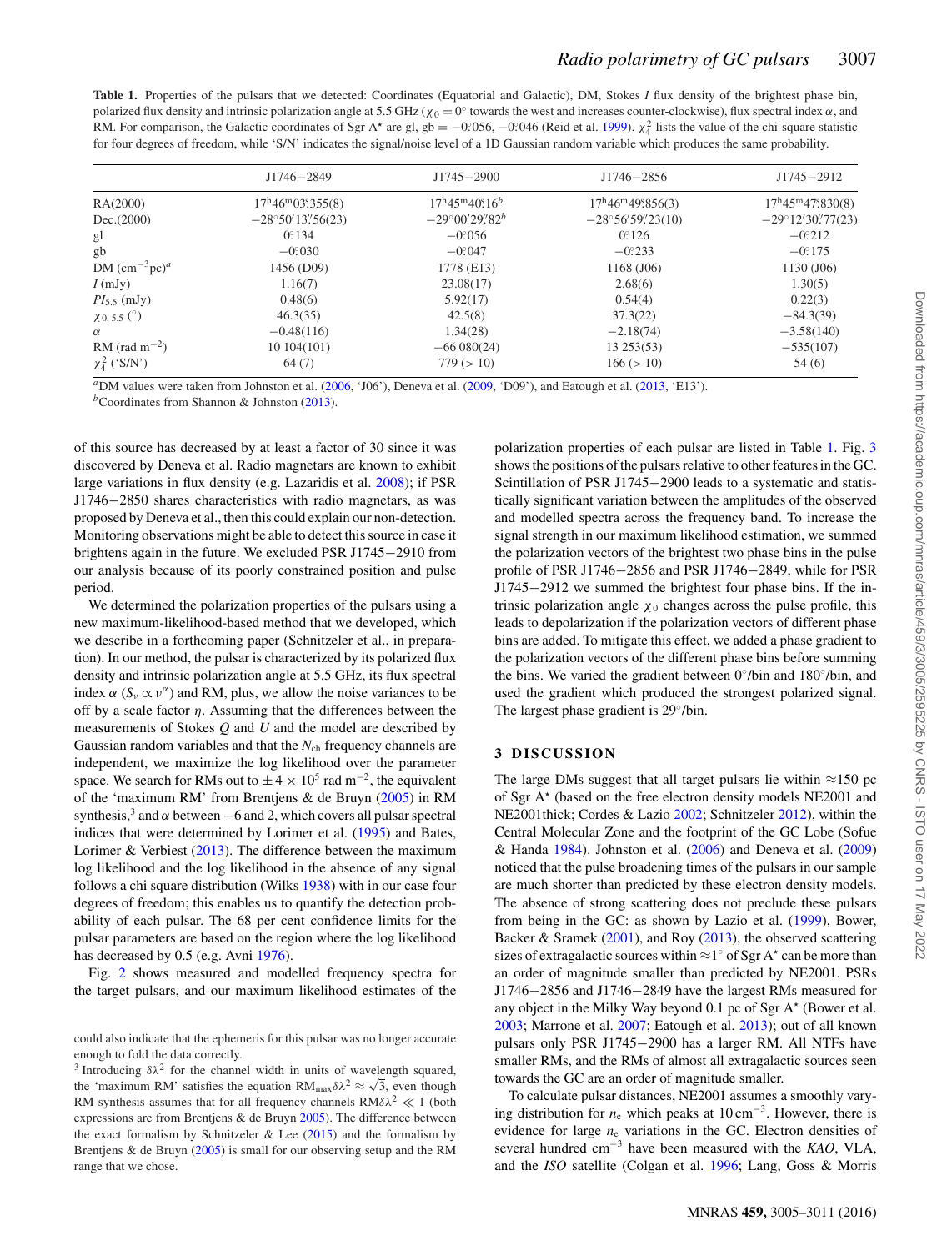<span id="page-3-0"></span>

**Figure 2.** Frequency spectra of the target pulsars, showing Stokes *Q* (top panel) and *U* (bottom panel) together with the best-fitting models and 68 per cent confidence intervals.

[2001;](#page-5-27) Rodríguez-Fernández, Martín-Pintado & de Vicente 2001; Cotera et al. [2005\)](#page-5-28). Each sightline through the GC is thought to pass through at least one molecular cloud (Bally et al. [1988\)](#page-5-29); because molecular cloud cores<sup>4</sup> are not significantly ionized, clouds leave holes in the  $n_e$  distribution with typical diameters of up to 20 pc (full width at half-maximum; this value is based on the median diameter of molecular clouds in the CO survey by Oka et al. [2001\)](#page-5-30). Simpson et al. [\(2007\)](#page-6-5) derived EMs along a strip at a Galactic longitude of  $\approx 0.211$ , and the  $n_e$  values they calculated vary by more than an order of magnitude. Finally, the amount of diffuse radio emission at 10.55 GHz (Fig. [3\)](#page-3-1) varies strongly with position, which could point to variations in the amount of free–free emission and therefore to variations in  $n_e$ . These results demonstrate that large  $n_e$  variations exist in the GC. Therefore, one may not rely on the difference between the DMs of two pulsars to estimate their relative LOS positions.

Uchida, Sofue & Shibata [\(1985\)](#page-6-6) predicted that winding up of field lines due to differential rotation in the GC leads to an outflow perpendicular to the Galactic plane, and produces a checkerboard pattern in RM centred on Sgr A<sup>\*</sup> (fig. 3 in Novak et al. [2003](#page-5-31) and fig. 14 in Law, Brentjens & Novak [2011\)](#page-5-32). As discussed by Novak

<sup>4</sup> Lazio et al. [\(1999\)](#page-5-20) argue that the ionized edges of molecular clouds could explain why scattering in the GC is patchy. They assumed that gas with a density  $n(H_2) \gtrsim 500 \text{ cm}^{-3}$  is highly ionized, however, these layers of dense gas are surrounded by more tenuous gas that could shield the inner regions from ionizing radiation (e.g. Hollenbach & Tielens [1999\)](#page-5-33). The role that molecular clouds play in the scattering of background sources could be investigated with radiative transfer models that include chemical networks, e.g. CLOUDY (Ferland et al. [2013\)](#page-5-34).

<span id="page-3-1"></span>

**Figure 3.** Known GC pulsars overplotted on an Effelsberg single-dish total intensity map of the GC at 10.55 GHz (Seiradakis et al. [1989\)](#page-5-35). The positions of the Quintuplet and Arches clusters are indicated with pluses, and pulsars that we did not detect are highlighted in orange. On this scale, PSR J1745−2900 and Sgr A*-* lie in the same direction.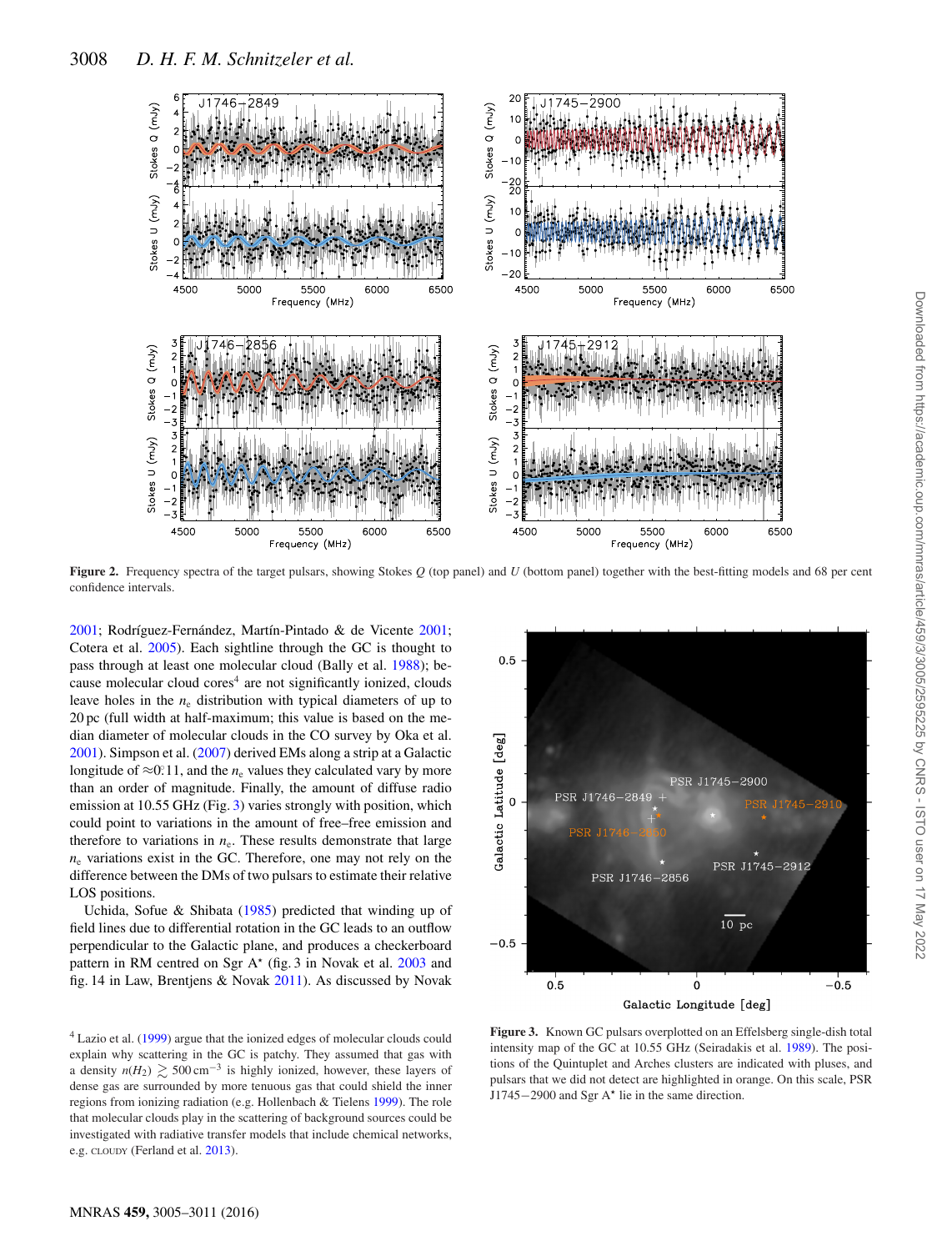et al. and Law et al.,<sup>5</sup> the signs of the RMs of NTFs agree with one of the two possible patterns. However, the signs of the RMs of PSRs J1745−2912 and J1746−2856 contradict the particular solution selected by Uchida et al. and by Novak et al. The sign of RM of PSR J1746−2849 agrees with the model prediction because this pulsar lies at a slightly higher Galactic latitude than Sgr A*-* (Reid et al. [1999\)](#page-5-12), but since this latitude difference is very small, the winding up of field lines along the LOS towards PSR J1746−2849 generates only a small RM. A large foreground RM could shift the centre of the RM pattern and disrupt the checkerboard pattern. However, the RMs of PSRs J1746−2856 and J1746−2849 are much larger in magnitude than the RMs of NTFs and extragalactic radio sources, which implies that the foreground contribution cannot explain the difference in sign between the RMs we observe and the RMs Uchida et al. predict.

The contribution by the Galactic foreground could dominate the RM of PSR J1745−2912, and because the RM of PSR J1745−2900 is dominated by the high  $n_e$  and strong magnetic field close to Sgr A<sup>\*</sup> (Eatough et al. [2013\)](#page-5-6), we exclude these two pulsars from our analysis. For the remaining two pulsars, we calculate  $\langle B_{\parallel} \rangle$ , the mean LOS component of the magnetic field, weighted with the free electron density:

$$
\langle B_{\parallel}\rangle \equiv \frac{\int B_{\parallel} n_{\rm e} {\rm d}l}{\int n_{\rm e} {\rm d}l} = \frac{\rm RM}{0.81\, {\rm DM}}\,,
$$

using the definition of DM from equation (2). If  $B_{\parallel}$  changes sign along the LOS then locally  $|B_{\parallel}|$  will be larger than  $|\langle B_{\parallel} \rangle|$ . We subtract 670 cm<sup>-3</sup>pc from the observed DMs to correct for the foreground contribution: this is the DM value predicted by NE2001 for the LOS towards PSR J1745−2900, integrating from the Sun out to 150 pc from Sgr A*-*. <sup>6</sup> The extragalactic sources that Roy et al. [\(2008\)](#page-5-0) analysed show large variations in RM, which in large part could be produced by the Galactic foreground. Estimating the foreground RM from these observations is very difficult, and we did not correct the pulsar RMs for the foreground contribution. By not correcting for the foreground RM, which is perhaps as high as 1500 rad m<sup>-2</sup>, we overestimate  $|\langle B_{\parallel} \rangle|$  by  $\leq 15$  per cent. For PSR J1746–2856  $\langle B_{\parallel} \rangle$  = 33 µG, and for PSR J1746–2849  $\langle B_{\parallel} \rangle$  =  $16 \mu$ G, which are both much higher than the strength of the ordered and turbulent magnetic field in the vicinity of the Sun  $(1.5-2 \mu G)$ and  $3-6 \mu G$ , respectively; e.g. Haverkorn  $2015$ ). Strong magnetic fields are not uncommon in the GC: in their analysis of the 'Snake' NTF, Gray et al. [\(1995\)](#page-5-37) derived  $\langle B_{\parallel} \rangle \approx 7 \,\mu$ G for the foreground ISM. LaRosa et al. [\(2005\)](#page-5-38) analysed maps of the diffuse synchrotron emission in the GC, and showed using minimum-energy arguments that the magnetic field strength  $B \simeq 6 (k/f)^{2/7} \mu G$ , where *k* is the ratio of energies of cosmic ray protons and electrons, and *f* the filling factor of the synchrotron-emitting gas. For reasonable values of *k* and *f*,  $B \simeq (6-80) \mu$ G (Ferrière [2011\)](#page-5-1). Since the  $\langle B_{\parallel} \rangle$  we derive are lower limits to *B*, our measurements rule out the weakest pervasive fields that are allowed in the analysis by LaRosa et al. If a magnetic field with *B* ~ 160 µG (Crocker et al. [2011\)](#page-5-39) pervades the GC, including the warm ionized medium that is probed by our measurements, then the small  $|{B_{\parallel}}|$  we derive for PSR J1746–2856 implies an angle ∼12◦ between the magnetic field vector and the plane of the sky; towards PSR J1746−2849, which lies closer to the Galactic plane, this angle is even smaller. If  $B_{\parallel}$  changes sign along the LOS then locally the angle between the magnetic field and the plane of the sky can be larger than the values we derived.

PSRs J1746−2849 and J1746−2856 are seen in the direction of the Radio Arc NTF (Fig. [3\)](#page-3-1), which is known to have RMs between −5500 and −1660 rad m<sup>−2</sup> ('Source A' at gl, gb = 0.<sup>o</sup>.16, −0.<sup>o.</sup>13; Sofue et al. [1987\)](#page-6-2) and between  $-200$  and 1000 rad m<sup>-2</sup> ('Source A' ' at gl, gb = 0.<sup>2</sup> 16, −0.<sup>2</sup> 18; Sofue et al. [1987\)](#page-6-2). The 'Plumes' are the northern and southern extension of the Radio Arc, and show RMs between  $-500$  and  $1000$  rad m<sup>-2</sup> (northern plume) and between <sup>−</sup>1500 and 0 rad m−<sup>2</sup> (southern plume). The RMs for the Radio Arc and the Plumes have been published by Inoue et al. [\(1984\)](#page-5-40), Sofue et al. [\(1987\)](#page-6-2), Tsuboi et al. [\(1986\)](#page-6-1), Yusef-Zadeh et al. [\(1986\)](#page-6-8), and Yusef-Zadeh & Morris [\(1987\)](#page-6-9). The large RM variations that we measured for the GC pulsars and between these pulsars and the different parts of the Radio Arc could be produced in the turbulent GC. Variations in RM by several thousand rad m−<sup>2</sup> on scales of arcminutes have also been observed towards NTFs (Gray et al. [1995;](#page-5-37) Yusef-Zadeh, Wardle & Parastaran [1997;](#page-6-10) Lang, Morris & Echevarria [1999;](#page-5-41) Lang et al. [1999\)](#page-5-42). NTFs like the 'Pelican' and the 'Ripple' are known to have external Faraday screens, which implies that the observed variations in RM occur outside the NTF, in the ISM of the GC. Only the GC shows such large RM fluctuations, adding support that our pulsars are in the GC. This also strengthens the case for PSR J1745−2912 lying in the GC, because its DM is very similar to the DM of PSR J1746−2856. If PSRs J1746−2856 and J1746−2849 lie along low-scattering 'corridors' through the GC, this again raises the question why not more pulsars have been detected in the GC. To answer this question requires a more detailed study of the GC environment and its pulsar population, taking into account the various instrumental effects and selection biases (building on, e.g. Chennamangalam & Lorimer [2014\)](#page-5-43).

We cannot exclude the possibility that a foreground object in the GC adds a large RM ( $\sim$ 10<sup>4</sup> rad m<sup>-2</sup>) to PSRs J1746–2856 and J1746−2849. A helical magnetic field around the Radio Arc could be the origin of this RM, and might produce also the helical features in Stokes*I* around the Radio Arc that were identified by Yusef-Zadeh & Morris [\(1987\)](#page-6-9). The molecular cloud G0.11-0.11 lies at gl,  $gb =$ 0*.* ◦108, −0*.* ◦108 (Tsuboi, Ukita & Handa [1997\)](#page-6-11), in between PSRs J1746−2856 and J1746−2849. Ablated gas from this cloud which is subsequently ionized might be an alternative explanation for the large RMs of these pulsars. However, the inner part of G0.11-0.11 that emits in the CS  $J = 1 \rightarrow 0$  line (which traces gas with densities  $n(\text{H}_2) \gtrsim 10^4 \text{ cm}^{-3}$ ; Bally et al. [1988\)](#page-5-29) has a diameter of only 7 pc (Tsuboi et al. [1997\)](#page-6-11), while the pulsars are separated by about 29 pc on the sky if they lie in the GC. Even though a transition region exists between the dense gas in the inner parts of G0.11-0.11 and the low-density environment of the cloud, the ionized halo surrounding G0.11-0.11 would have to be very large for it to contribute to the RMs of both pulsars. Both scenarios require that the pulsars lie behind the Radio Arc or G0.11-0.11, which places the pulsars at the distance of Sgr A<sup>\*</sup> (Ponti et al. [2010;](#page-5-44) Roy [2013\)](#page-5-22). If correct, this provides further evidence that long (*>*100 pc), low-scattering corridors exist in the GC.

#### **4 SUMMARY**

We studied the properties of the magnetic field in the GC by measuring the amount of Faraday rotation in the signals of four pulsars

<sup>5</sup> Law et al. modelled the magnetized ISM in the GC using observations of polarized diffuse radio emission. However, diffuse radio emission originates not only in the GC; furthermore, it can suffer from a range of depolarization effects, as discussed by, e.g. Sokoloff et al. [\(1998\)](#page-6-7). Because of these concerns, we prefer to compare our results to those presented by Uchida et al. and Novak et al.

<sup>6</sup> We noticed that along this LOS DMs do not increase monotonically with distance in NE2001.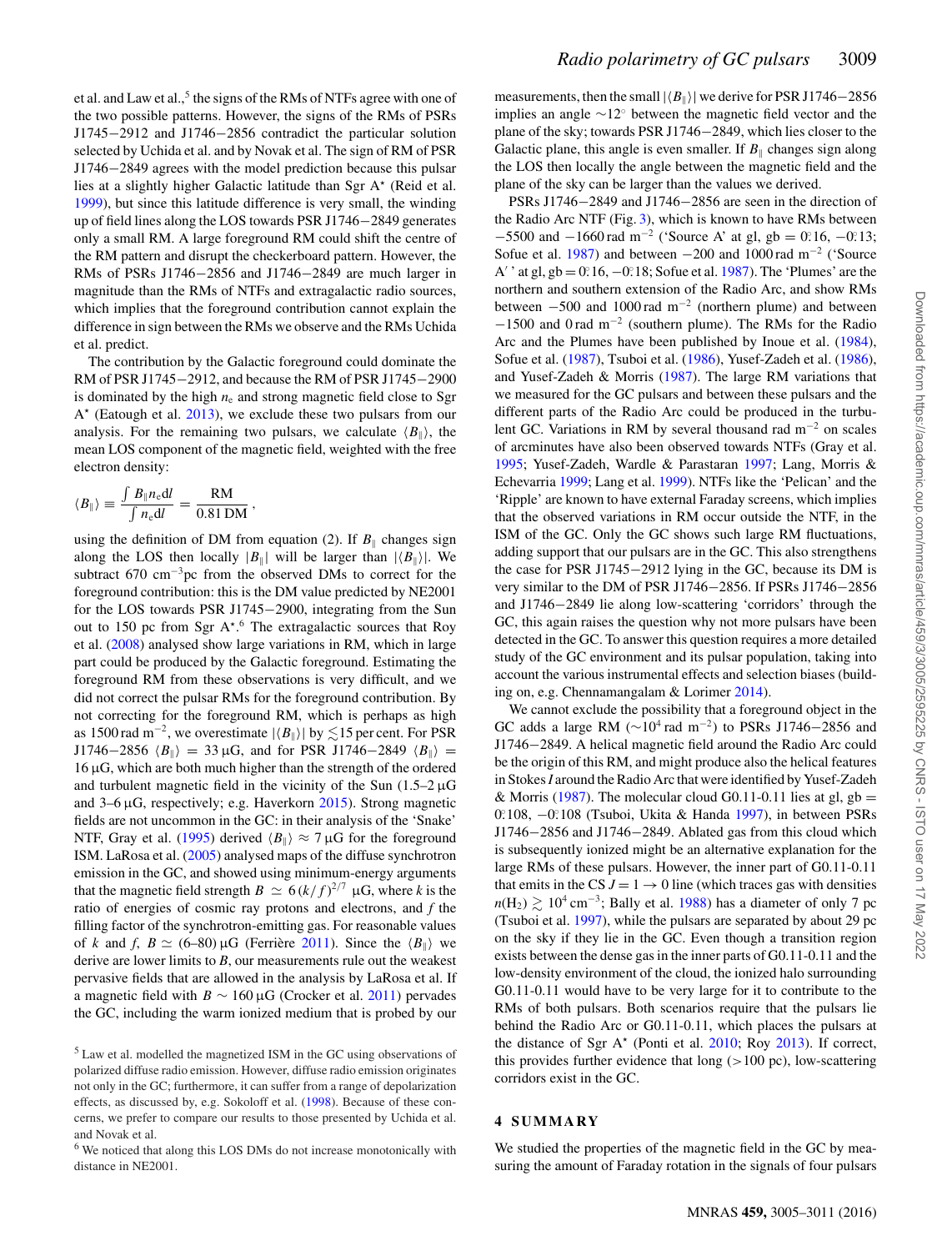in the GC. We observed these pulsars with the Australia Telescope Compact Array at frequencies between 4.5 and 6.5 GHz. Our measurements provide more accurate positions for three of the previously known pulsars in the GC. The non-detection of PSR J1746−2850 implies that the flux density of this pulsar has decreased by at least a factor of 30 since its discovery by Deneva et al. [\(2009\)](#page-5-5). To include both the flux spectrum of each pulsar and the variation in sensitivity across the observing band, we used a new maximum-likelihood based method that we will describe in an upcoming paper. PSRs J1746−2856 and J1746−2849 have RMs *>* 104 rad m−2, the second and third largest RMs measured for any pulsar after PSR J1745−2900, and the largest RM measured for any Galactic object beyond ∼0.1 pc of Sgr A*-*. Their DMs, RMs, and RM variations place these pulsars within ≈150 pc of Sgr A*-*, within the Central Molecular Zone and the footprint of the GC Lobe. Based on evidence from the literature, we could not pin-point the pulsar positions more accurately based on only their DMs; the smooth structure in the free electron density that is assumed in NE2001 is an oversimplification.

Differential rotation in the GC, leading to a winding-up of field lines, was predicted to produce a checkerboard pattern in the sign of RM (Uchida et al. [1985\)](#page-6-6); the RMs of NTFs agreed with one of the two possible solutions for this pattern (e.g. Novak et al. [2003\)](#page-5-31). However, the signs of the RMs of PSRs J1746−2856 and J1746−2849 contradict this particular solution. By combining the observed DMs and RMs, and correcting for the foreground contribution to DM, we derive LOS lengths of the magnetic field vector between ∼16 and 33 µG, which is much larger than the strength of the large-scale and small-scale magnetic field in the vicinity of the Sun (Haverkorn [2015\)](#page-5-36). If the GC, including the warm ionized medium that is probed by our observations, is pervaded by a strong magnetic field,  $B \sim 160 \mu$ G (Crocker et al. [2011\)](#page-5-39), then our measurements imply that the magnetic field makes an angle  $\leq 12°$ with the plane of the sky. If the direction of the LOS magnetic field component changes sign along the LOS, this inclination angle will be larger. Large changes in RM on scales of arcminutes have been observed previously towards NTFs; since the GC is the only location where such large RM variations are known to exist, this provides additional evidence that the target pulsars must lie inside the GC. The large RMs of PSRs J1746−2856 and J1746−2849 could be produced by foreground objects such as the Radio Arc or an ablated, ionized halo that surrounds the molecular cloud G0.11- 0.11. This implies that these two pulsars must lie close to or even beyond Sgr A*-*, more than 100 pc into the GC, which would be additional evidence for the existence of long, low-scattering corridors through the GC. If this is indeed the case, then future, sensitive observations should be able to detect more pulsars in the GC (e.g. Chennamangalam & Lorimer [2014;](#page-5-43) Eatough et al. [2015\)](#page-5-45).

#### **ACKNOWLEDGEMENTS**

We would like to thank the staff at CSIRO Astronomy and Space Science, and in particular Robin Wark, Jamie Stevens, and Phil Edwards, for their support of this project. Fig. [3](#page-3-1) was prepared using a script provided by Bernd Klein (Max Planck Institute for Radio Astronomy). The ATCA is part of the Australia Telescope National Facility which is funded by the Commonwealth of Australia for operation as a National Facility managed by CSIRO.

#### **REFERENCES**

<span id="page-5-29"></span><span id="page-5-17"></span>Avni Y., 1976, ApJ, 210, 642 Bally J., Stark A. A., Wilson R. W., Henkel C., 1988, ApJ, 324, 223

- <span id="page-5-16"></span>Bates S. D., Lorimer D. R., Verbiest J. P. W., 2013, MNRAS, 431, 1352
- <span id="page-5-21"></span>Bower G. C., Backer D. C., Sramek R. A., 2001, ApJ, 558, 127
- <span id="page-5-23"></span>Bower G. C., Wright M. C. H., Falcke H., Backer D. C., 2003, ApJ, 588, 331
- <span id="page-5-14"></span>Brentjens M. A., de Bruyn A. G., 2005, A&A, 441, 1217
- <span id="page-5-43"></span>Chennamangalam J., Lorimer D. R., 2014, MNRAS, 440, L86
- <span id="page-5-25"></span>Colgan S. W. J., Erickson E. F., Simpson J. P., Haas M. R., Morris M., 1996, ApJ, 470, 882
- <span id="page-5-2"></span>Cordes J. M., Lazio T. J. W., 2002, preprint [\(astro-ph/0207156\)](http://arxiv.org/abs/astro-ph/0207156)
- <span id="page-5-28"></span>Cotera A. S., Colgan S. W. J., Simpson J. P., Rubin R. H., 2005, ApJ, 622, 333
- <span id="page-5-39"></span>Crocker R. M., Jones D. I., Aharonian F., Law C. J., Melia F., Oka T., Ott J., 2011, MNRAS, 413, 763
- <span id="page-5-5"></span>Deneva J. S., Cordes J. M., Lazio T. J. W., 2009, ApJ, 702, L177
- <span id="page-5-6"></span>Eatough R. P. et al., 2013, Nature, 501, 391
- <span id="page-5-45"></span>Eatough R. et al., 2015, in Bourke et al., eds, Proc. Sci., Advancing Astrophysics with the Square Kilometre Array (AASKA14). SISSA, Trieste, PoS#331
- <span id="page-5-34"></span>Ferland G. J. et al., 2013, Rev. Mex. Astron. Astrofis., 49, 137
- <span id="page-5-1"></span>Ferrière K., 2011, in Morris M. R., Wang Q. D., Yuan F., eds, ASP Conf. Ser. Vol. 439, The Galactic Center: a Window to the Nuclear Environment of Disk Galaxies. Astron. Soc. Pac., San Francisco, p. 39
- <span id="page-5-37"></span>Gray A. D., Nicholls J., Ekers R. D., Cram L. E., 1995, ApJ, 448, 164
- <span id="page-5-36"></span>Haverkorn M., 2015, in Lazarian A., de Gouveia Dal Pino E. M., Melioli C., eds, Astrophysics and Space Science Library, Vol. 407, Magnetic Fields in Diffuse Media. Springer-Verlag, Berlin, p. 483
- <span id="page-5-33"></span>Hollenbach D. J., Tielens A. G. G. M., 1999, Rev. Mod. Phys., 71, 173 Inoue M., Takahashi T., Tabara H., Kato T., Tsuboi M., 1984, PASJ, 36,
- <span id="page-5-40"></span>633
- <span id="page-5-4"></span>Johnston S., Kramer M., Lorimer D. R., Lyne A. G., McLaughlin M., Klein B., Manchester R. N., 2006, MNRAS, 373, L6
- <span id="page-5-7"></span>Kennea J. A. et al., 2013, ApJ, 770, L24
- <span id="page-5-42"></span>Lang C. C., Anantharamaiah K. R., Kassim N. E., Lazio T. J. W., 1999, ApJ, 521, L41
- <span id="page-5-41"></span>Lang C. C., Morris M., Echevarria L., 1999, ApJ, 526, 727
- <span id="page-5-26"></span>Lang C. C., Goss W. M., Morris M., 2001, AJ, 121, 2681
- <span id="page-5-38"></span>LaRosa T. N., Brogan C. L., Shore S. N., Lazio T. J., Kassim N. E., Nord M. E., 2005, ApJ, 626, L23
- <span id="page-5-32"></span>Law C. J., Brentjens M. A., Novak G., 2011, ApJ, 731, 36
- <span id="page-5-13"></span>Lazaridis K., Jessner A., Kramer M., Stappers B. W., Lyne A. G., Jordan C. A., Serylak M., Zensus J. A., 2008, MNRAS, 390, 839
- <span id="page-5-20"></span>Lazio T. J. W., Anantharamaiah K. R., Goss W. M., Kassim N. E., Cordes J. M., 1999, ApJ, 515, 196
- <span id="page-5-15"></span>Lorimer D. R., Yates J. A., Lyne A. G., Gould D. M., 1995, MNRAS, 273, 411
- <span id="page-5-24"></span>Marrone D. P., Moran J. M., Zhao J.-H., Rao R., 2007, ApJ, 654, L57
- <span id="page-5-8"></span>Mori K. et al., 2013, ApJ, 770, L23
- <span id="page-5-3"></span>Noutsos A., Karastergiou A., Kramer M., Johnston S., Stappers B. W., 2009, MNRAS, 396, 1559
- <span id="page-5-31"></span>Novak G. et al., 2003, ApJ, 583, L83
- <span id="page-5-30"></span>Oka T., Hasegawa T., Sato F., Tsuboi M., Miyazaki A., Sugimoto M., 2001, ApJ, 562, 348
- <span id="page-5-44"></span>Ponti G., Terrier R., Goldwurm A., Belanger G., Trap G., 2010, ApJ, 714, 732
- <span id="page-5-12"></span>Reid M. J., Readhead A. C. S., Vermeulen R. C., Treuhaft R. N., 1999, ApJ, 524, 816
- <span id="page-5-10"></span>Reid M. J. et al., 2014, ApJ, 783, 130
- <span id="page-5-27"></span>Rodríguez-Fernández N. J., Martín-Pintado J., de Vicente P., 2001, A&A, 377, 631
- <span id="page-5-22"></span>Roy S., 2013, ApJ, 773, 67
- <span id="page-5-0"></span>Roy S., Pramesh Rao A., Subrahmanyan R., 2008, A&A, 478, 435
- <span id="page-5-11"></span>Sault R. J., Teuben P. J., Wright M. C. H., 1995, in Shaw R. A., Payne H. E., Hayes J. J. E., eds, ASP Conf. Ser. Vol. 77, Astronomical Data Analysis Software and Systems IV. Astron. Soc. Pac., San Francisco, p. 433
- <span id="page-5-19"></span>Schnitzeler D. H. F. M., 2012, MNRAS, 427, 664
- <span id="page-5-18"></span>Schnitzeler D. H. F. M., Lee K. J., 2015, MNRAS, 447, L26
- <span id="page-5-35"></span>Seiradakis J. H., Reich W., Wielebinski R., Lasenby A. N., Yusef-Zadeh F., 1989, A&AS, 81, 291
- <span id="page-5-9"></span>Shannon R. M., Johnston S., 2013, MNRAS, 435, L29